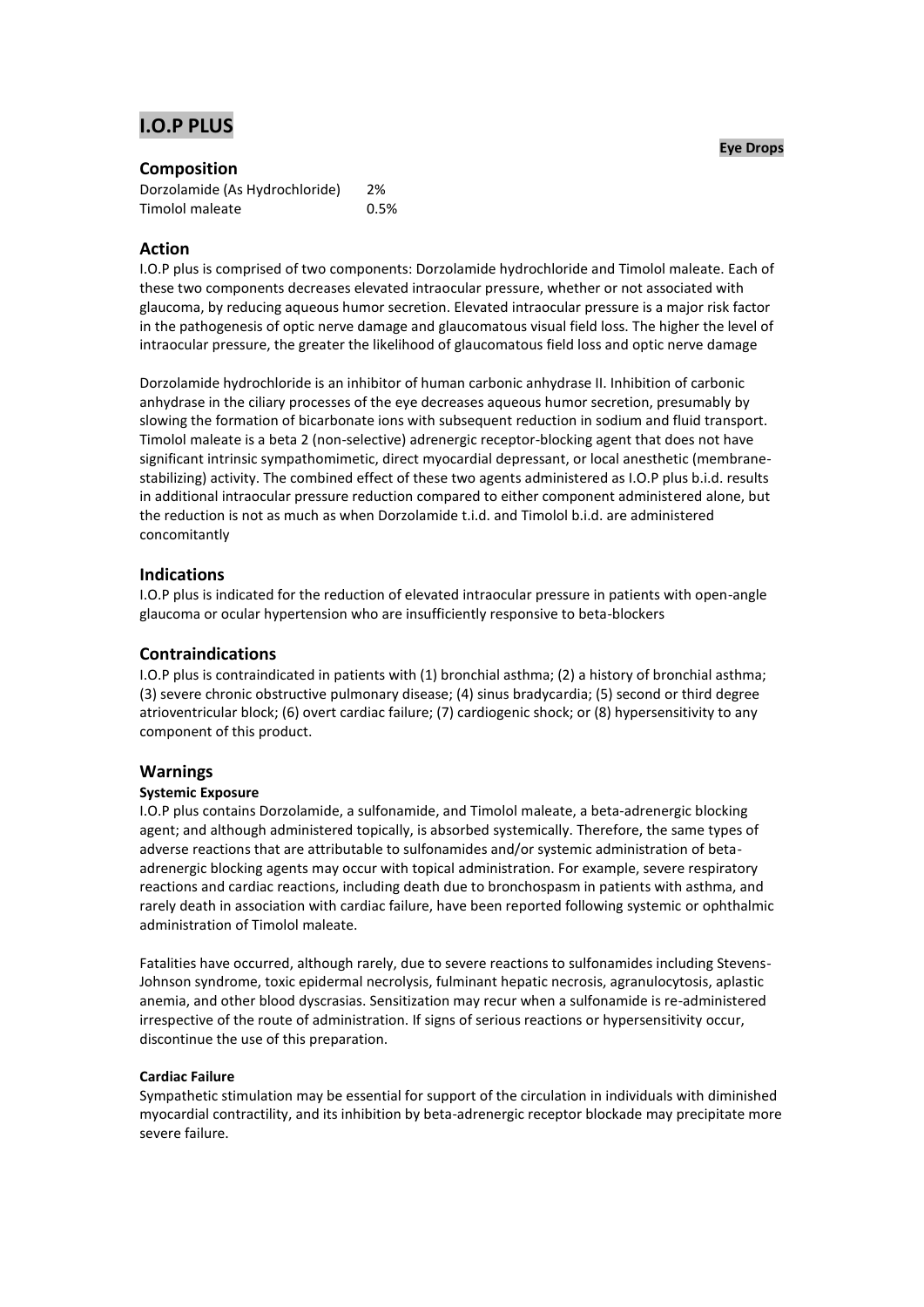*In Patients without a History of Cardiac Failure* continued depression of the myocardium with betablocking agents over a period could, in some cases, lead to cardiac failure. At the first sign or symptom of cardiac failure, I.O.P plus should be discontinued.

#### **Obstructive Pulmonary Disease**

Patients with chronic obstructive pulmonary disease (e.g., chronic bronchitis, emphysema) of mild or moderate severity, bronchospastic disease, or a history of bronchospastic disease (other than bronchial asthma or a history of bronchial asthma, in which I.O.P plus is contraindicated should, in general, not receive beta-blocking agents, including I.O.P plus.

# **Major Surgery**

The necessity or desirability of withdrawal of beta-adrenergic blocking agents prior to major surgery is controversial. Beta-adrenergic receptor blockade impairs the ability of the heart to respond to betaadrenergically mediated reflex stimuli. This may augment the risk of general anesthesia in surgical procedures. Some patients receiving beta-adrenergic receptor blocking agents have experienced protracted severe hypotension during anesthesia. Difficulty in restarting and maintaining the heartbeat has also been reported. For these reasons, in patients undergoing elective surgery, some authorities recommend gradual withdrawal of beta-adrenergic receptor blocking agents. If necessary during surgery, the effects of beta-adrenergic blocking agents may be reversed by sufficient doses of adrenergic agonists.

# **Diabetes Mellitus**

Beta-adrenergic blocking agents should be administered with caution in patients subject to spontaneous hypoglycemia or to diabetic patients (especially those with labile diabetes) who are receiving insulin or oral hypoglycemic agents. Beta-adrenergic receptor blocking agents may mask the signs and symptoms of acute hypoglycemia.

# **Thyrotoxicosis**

Beta-adrenergic blocking agents may mask certain clinical signs (e.g., tachycardia) of hyperthyroidism. Patients suspected of developing thyrotoxicosis should be managed carefully to avoid abrupt withdrawal of beta-adrenergic blocking agents that might precipitate a thyroid storm

# **Adverse Reactions**

The most frequently reported adverse events were taste perversion (bitter, sour, or unusual taste) or ocular burning and/or stinging in up to 30% of patients. Conjunctival hyperemia blurred vision, superficial punctate keratitis or eye itching were reported between 5-15% of patients.

The following adverse events were reported in 1-5% of patients: abdominal pain, back pain, blepharitis, bronchitis, cloudy vision, conjunctival discharge, conjunctival edema, conjunctival follicles, conjunctival injection, conjunctivitis, corneal erosion, corneal staining, cortical lens opacity, cough, dizziness, dryness of eyes, dyspepsia, eye debris, eye discharge, eye pain, eye tearing, eyelid edema, eyelid erythema, eyelid exudate/scales, eyelid pain or discomfort, foreign body sensation, glaucomatous cupping, headache, hypertension, influenza, lens nucleus coloration, lens opacity, nausea, nuclear lens opacity, pharyngitis, post-subcapsular cataract, sinusitis, upper respiratory infection, urinary tract infection, visual field defect, vitreous detachment.

The following adverse events have occurred either at low incidence (<1%) during clinical trials or have been reported during the use of I.O.P plus in clinical practice. They have been chosen for inclusion based on factors such as seriousness, frequency of reporting, possible causal connection to I.O.P plus, or a combination of these factors: bradycardia, cardiac failure, cerebral vascular accident, chest pain, depression, diarrhea, dry mouth, dyspnea, hypotension, iridocyclitis, myocardial infarction, nasal congestion, paresthesia, photophobia, respiratory failure, skin rashes, urolithiasis, and vomiting.

# **Precautions General**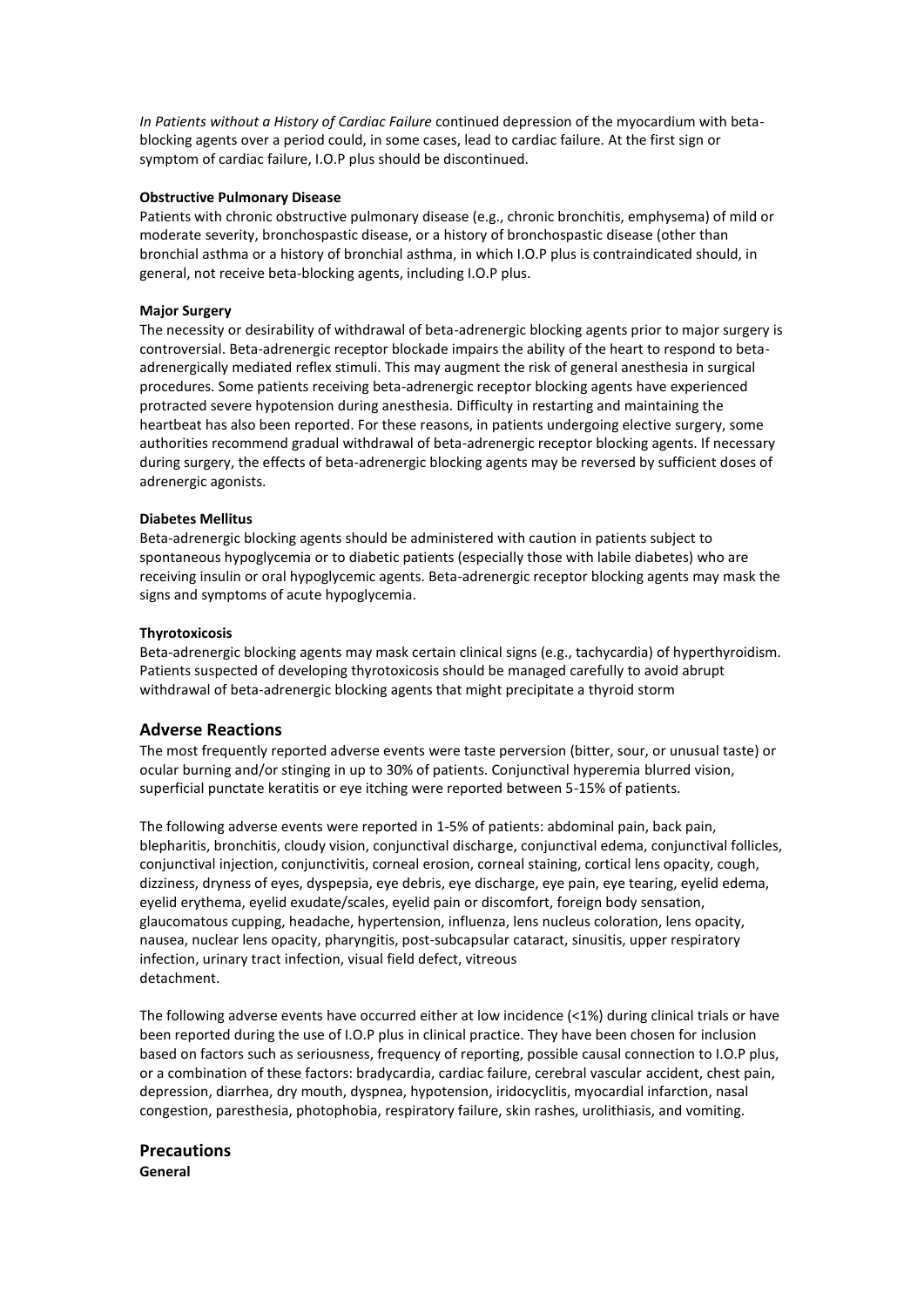Dorzolamide has not been studied in patients with severe renal impairment (CrCl < 30 ml/min). Because the kidney excretes Dorzolamide and its metabolite predominantly, I.O.P plus is not recommended in such patients.

Dorzolamide has not been studied in patients with hepatic impairment and should therefore be used with caution in such patients.

While taking beta-blockers, patients with a history of atopy or a history of severe anaphylactic reactions to a variety of allergens may be more reactive to repeated accidental, diagnostic, or therapeutic challenge with such allergens. Such patients may be unresponsive to the usual doses of epinephrine used to treat anaphylactic reactions.

In clinical studies, local ocular adverse effects, primarily conjunctivitis and lid reactions, were reported with chronic administration of I.O.P plus. Many of these reactions had the clinical appearance and course of an allergic-type reaction that resolved upon discontinuation of drug therapy. If such reactions are observed, I.O.P plus should be discontinued and the patient evaluated before considering restarting the drug.

The management of patients with acute angle-closure glaucoma requires therapeutic interventions in addition to ocular hypotensive agents. I.O.P plus has not been studied in patients with acute angleclosure glaucoma.

Choroidal detachment after filtration procedures has been reported with the administration of aqueous suppressant therapy (e.g., Timolol). Beta-adrenergic blockade has been reported to potentiate muscle weakness consistent with certain myasthenic symptoms (e.g., diplopia, ptosis, and generalized weakness). Timolol has been reported rarely to increase muscle weakness in some patients with myasthenia gravis or myasthenic symptoms.

#### **Information for Patients**

Patients with bronchial asthma, a history of bronchial asthma, severe chronic obstructive pulmonary disease, sinus bradycardia, second or third degree atrioventricular block, or cardiac failure should be advised not to take this product.

I.O.P plus contains dorzolamide (which is a sulfonamide) and although administered topically is absorbed systemically. Therefore, the same types of adverse reactions that are attributable to sulfonamides may occur with topical administration. Patients should be advised that if serious or unusual reactions or signs of hypersensitivity occur, they should discontinue the use of the product

Patients should be advised that if they develop any ocular reactions, particularly conjunctivitis and lid reactions, they should discontinue use and seek their physician's advice. Patients should be instructed to avoid allowing the tip of the dispensing container to contact the eye or surrounding structures. Patients should also be instructed that ocular solutions, if handled improperly or if the tip of the dispensing container contacts the eye or surrounding structures, could become contaminated by common bacteria known to cause ocular infections. Serious damage to the eye and subsequent loss of vision may result from using contaminated solutions.

Patients also should be advised that if they have ocular surgery or develop an intercurrent ocular condition (e.g., trauma or infection), they should immediately seek their physician's advice concerning the continued use of the present multidose container.

If more than one topical ophthalmic drug is being used, the drugs should be administered at least ten minutes apart. Patients should be advised that I.O.P plus contains benzalkonium chloride which may be absorbed by soft contact lenses. Contact lenses should be removed prior to administration of the solution. Lenses may be reinserted 15 minutes following administration of I.O.P plus.

#### **Pregnancy**

#### *Category C*

Animal reproduction studies have shown an adverse effect on the fetus and there are no adequate and well-controlled studies in humans, but potential benefits may warrant use of the drug in pregnant women despite potential risks.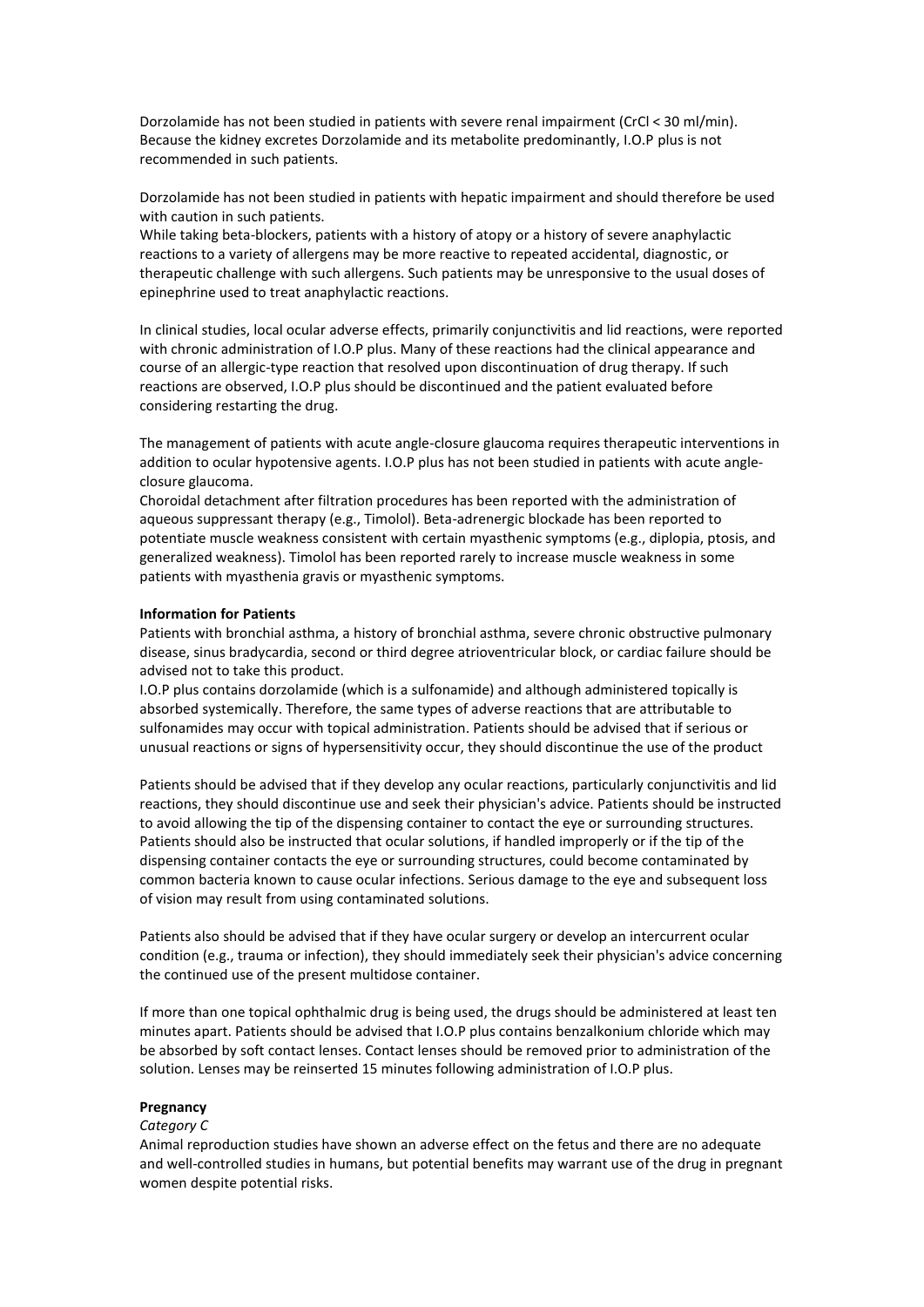#### **Nursing Mothers**

It is unknown whether Dorzolamide is excreted in human milk. Timolol maleate has been detected in human milk following oral and ophthalmic drug administration. Because of the potential for serious adverse reactions from I.O.P plus in nursing infants, a decision should be made whether to discontinue nursing or to discontinue the drug, taking into account the importance of the drug to the mother.

#### **Pediatric Use**

Safety and effectiveness in pediatric patients have not been established.

#### **Geriatric Use**

No overall differences in safety or effectiveness have been observed between elderly and younger patients

#### **Drug Interactions**

#### *Carbonic anhydrase inhibitors*

There is a potential for an additive effect on the known systemic effects of carbonic anhydrase inhibition in patients receiving an oral carbonic anhydrase inhibitor and I.O.P plus. The concomitant administration of I.O.P plus and oral carbonic anhydrase inhibitors is not recommended.

#### *Beta-adrenergic blocking agents*

Patients who are receiving a beta-adrenergic blocking agent orally and I.O.P plus should be observed for potential additive effects of beta-blockade, both systemic and on intraocular pressure. The concomitant use of two topical beta-adrenergic blocking agents is not recommended.

#### *Calcium antagonists*

Caution should be used in the co-administration of beta-adrenergic blocking agents, such as I.O.P plus, and oral or intravenous calcium antagonists because of possible atrioventricular conduction disturbances, left ventricular failure, and hypotension. In patients with impaired cardiac function, Co-administration should be avoided.

#### *Catecholamine-depleting drugs*

Close observation of the patient is recommended when a beta-blocker is administered to patients receiving catecholamine-depleting drugs such as reserpine, because of possible additive effects and the production of hypotension and/or marked bradycardia, which may result in vertigo, syncope, or postural hypotension.

#### *Digitalis and calcium antagonists*

The concomitant use of beta-adrenergic blocking agents with digitalis and calcium antagonists may have additive effects in prolonging atrioventricular conduction time.

# *Quinidine*

Potentiated systemic beta-blockade (e.g., decreased heart rate) has been reported during combined treatment with quinidine and Timolol, possibly because quinidine inhibits the metabolism of Timolol via the P-450 enzyme, CYP2D6.

#### *Clonidine*

Oral beta-adrenergic blocking agents may exacerbate the rebound hypertension that can follow the withdrawal of clonidine. There have been no reports of exacerbation of rebound hypertension with ophthalmic Timolol maleate

#### **Dosage and Administration**

The dose is one drop of I.O.P plus in the affected eye(s) two times daily.

If more than one topical ophthalmic drug is being used, the drugs should be administered at least ten minutes apart.